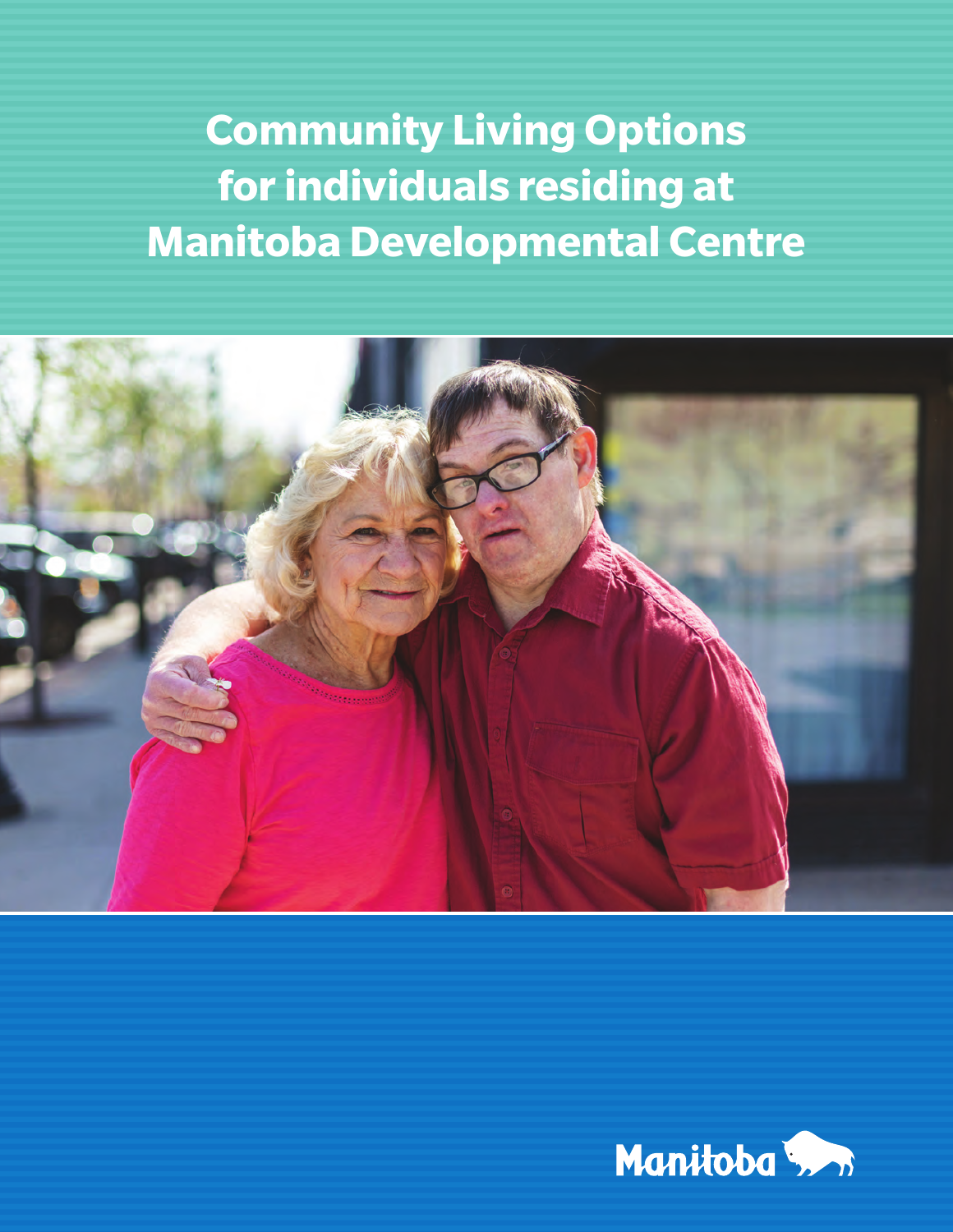**This guide was developed by the Manitoba government and Community Living Manitoba to help residents, their families, and substitute decision makers learn about community living options.**

#### What is community living?

The words 'Community Living' reflect the growing understanding that the right to live a fully integrated life within the community – to live, to go to school, to work, to enjoy recreation and to be active in retirement – belongs to all.

Individuals residing at MDC have several options for supported living to consider:

- **You may live in a home in the community that is run by a service agency and licensed by the Manitoba government.** Usually, you live with other roommates in these homes. Your services and supports are provided by the agency.
- **You may share a home with a family who agrees to provide support for you.** These homes are also licensed by the government. You may live with other roommates in this home.
- **During the day** you may be involved with an employment or day program. Here, you will be supported to either work in the community, volunteer at a site where you help others, or do activities, outings, games, and crafts that you find interesting. You may also participate in the tasks of everyday life like cooking, laundry, keeping your home, mowing grass, getting groceries, and so on.
- **You may be part of** *In the Company of Friends* **program.** In this program, you receive money directly to meet your daily living and support staff needs. With the help of family and friends, you make decisions about how to spend your money, and how to plan for your needs and wishes.
- **You may live on your own with supports.** Your services and supports are provided by an agency. Some people even own the home they live in.

Support is provided in these living situations based on your individual needs. Some people might need 24 hour support. Some people might only need a few hours a week. Planning is needed to make sure your move into the community is successful. This planning takes into account your individual needs,and your likes and dislikes. It also takes into account the supports and services that are available.

#### Where in Manitoba can I choose to live?

You can choose where you live, as long as the support and services you need are available in that community. A lot of planning is needed to make sure you have what you need. Everyone involved in helping you move will work hard to help you live in the community you choose. The goal is to make sure you live in a safe, well supported environment.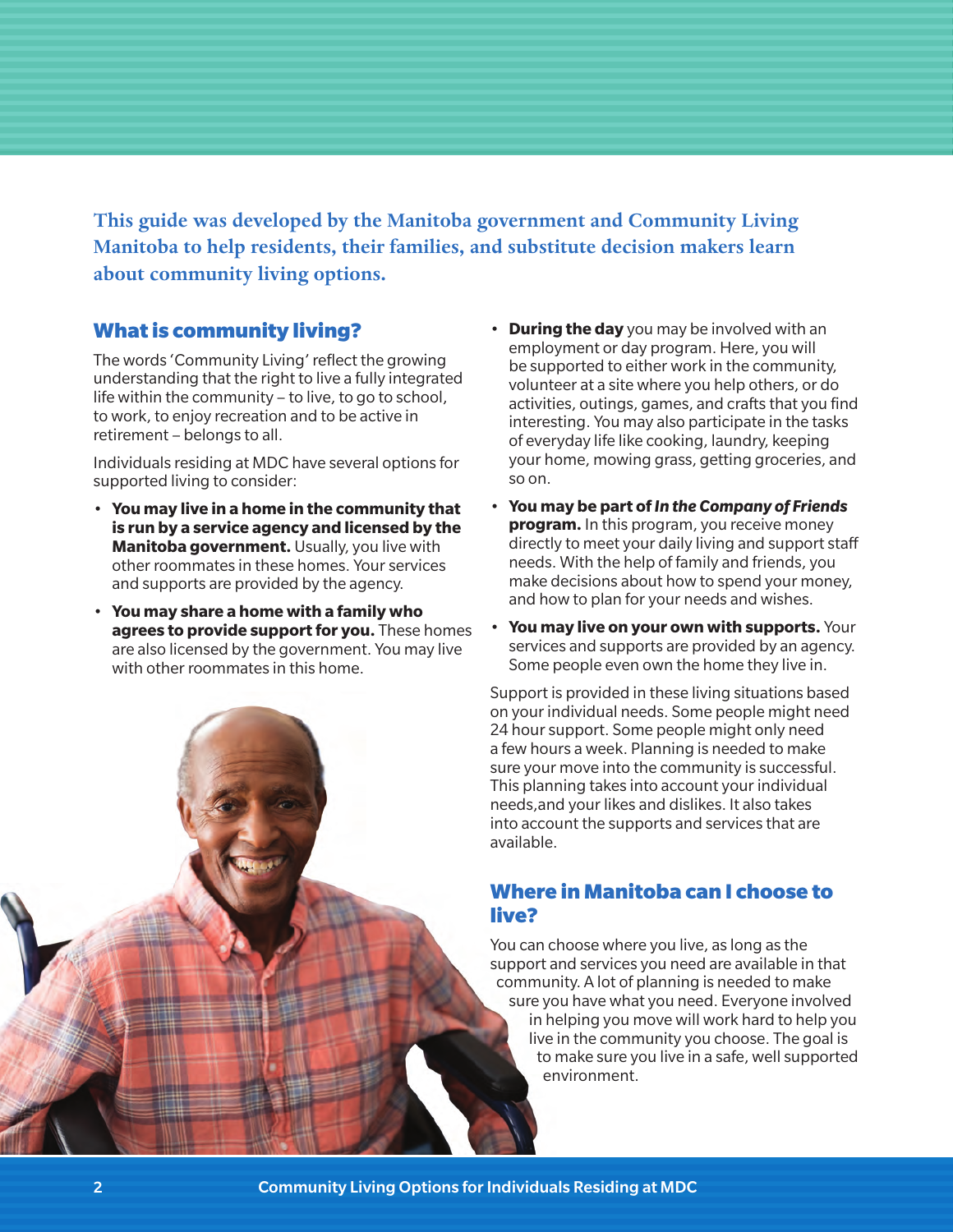## What is it like living in the community?

Living in the community is different for each person. It usually includes being part of community life. This means doing everyday things like shopping, banking, doing leisure activities, going for coffee, and visiting neighbours and friends. It also means having choices and having new and different experiences. You will have your own bedroom and may share your home with a few roommates.

Many people say that being connected to a community makes them feel happy and valued. How much you take part in the community depends on your interests and what is available. The planning process will identify some of your choices. These can include new activities and experiences.

It's important to understand that it can take you a little time to adjust to moving to a new community. Some people know what they like, while others are not quite as sure. Your adjustment time may also depend on the people who are in your new community. It will also depend on your level of motivation or interest.

#### Can I still see my friends from MDC?

Over your years at MDC, you may have built strong friendships with other residents and with staff. These are important connections in your life. During the planning process it is important that you (or your family and staff) let everyone know who you want to remain in contact with once you have left MDC. There are many ways to stay in touch, you can arrange for a visit or a coffee, stay in touch over the phone, send emails to your friends, stay in touch over Facebook, or perhaps even Zoom with your friends. Your staff from MDC may need to decide how much they will be able to

stay in touch and they can let you know about this. The staff in your new home will assist you to stay in touch with your friends from MDC.

## What are the steps in moving into a community?

Planning is key to feeling comfortable about your move to the community. You will have a planning team, and you and your team will have meetings to make sure that everything goes smoothly. The planning starts by getting you together with other people. This includes, the people who know you best, the people who know the community and the people who will help you make good decisions. This usually includes the following people:

- your family
- your substitute decision maker
- the MDC care team
- Department of Families staff
- community agency staff

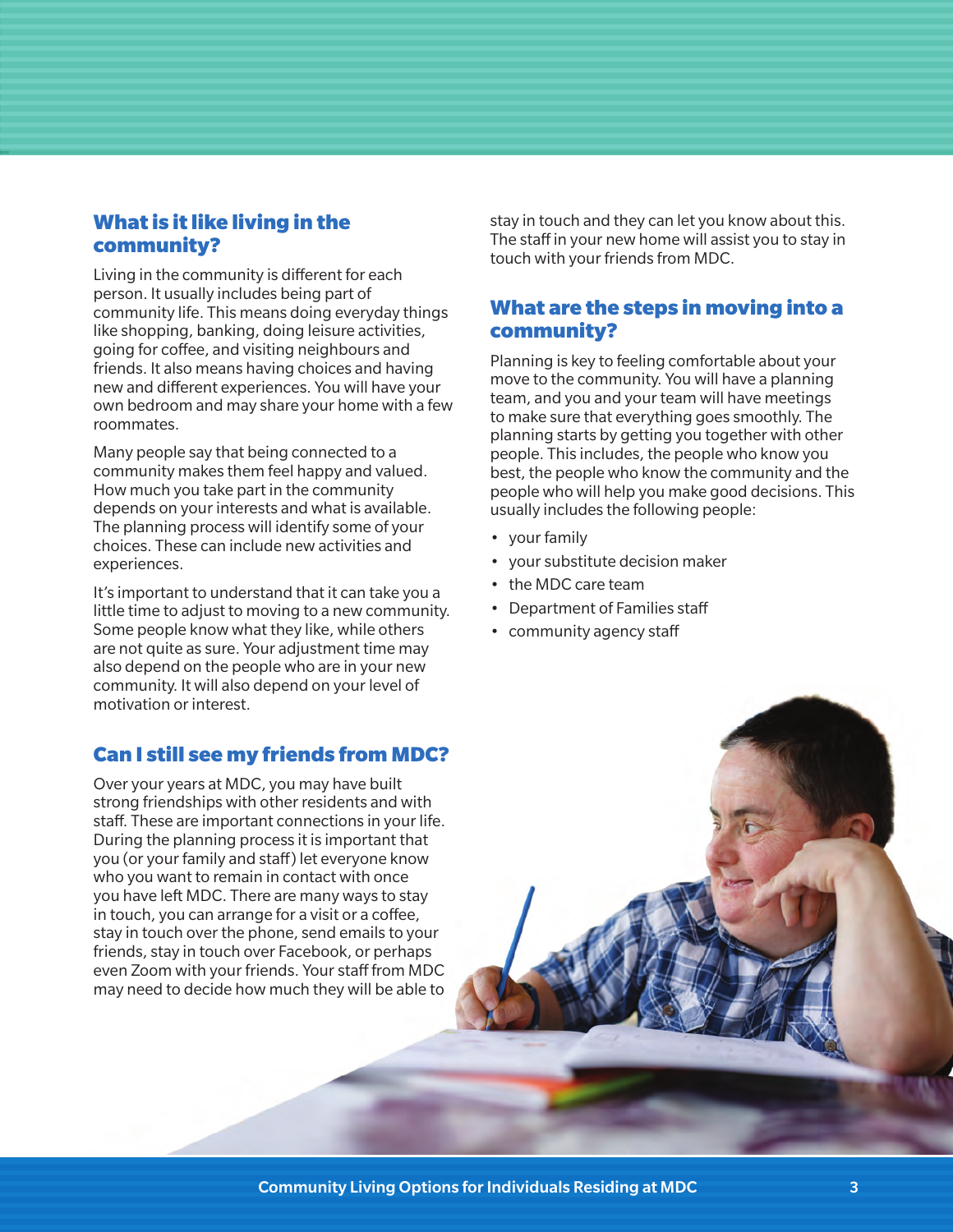

When it is close to moving time, you will probably visit the actual home where you will live. This could be a short visit at first. Then it could be longer visits and maybe even staying for a few days to see how it works. A lot of care and work goes into making sure your move into a new community succeeds.

#### How have other Individuals residing at MDC done when they moved into a new community?

Most individuals who have moved into a community setting have had a good experience. Each transition is different because each person and their needs are unique. Your family will normally be a big part



of your move. They can ask questions and give their opinions during the planning time. Before you move, you will meet with your roommates and any agency and support staff who are going to help you, so you can get to know them. All these things help make your move easier.

#### What happens if there are problems when I move?

Moving into a community is definitely a change for you. Not everything will happen as you expect. If this happens, your team will meet and try to help sort it out. They will review and adjust your plan regularly to make everything run as smoothly as possible.

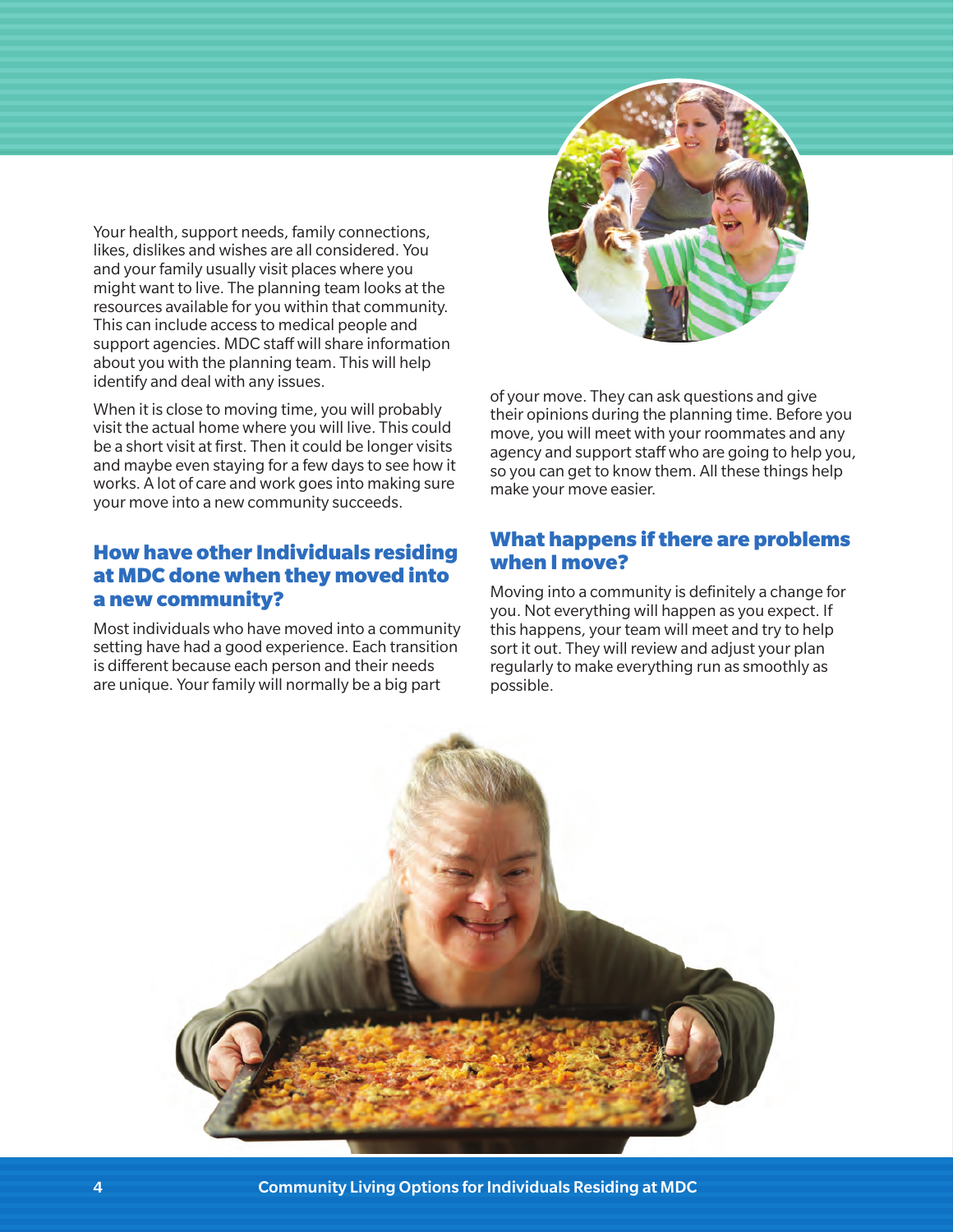## **In their own words...**

#### **Here are some comments from people who moved from MDC into community living**

*I did not have many friends at MDC. When I moved to a house, I found that I can be a very good neighbour. I am friends with my neighbours and the staff. I get to go for lots of bike rides. I used to miss my family, but now I can go home and visit. I moved to a peaceful neighbourhood and I am having fun. I play baseball, ride bikes and go bowling whenever I want to.* 

**A former resident of MDC**

*When leaving MDC, I was told that I would be moving to a big house in the country with a friend that I knew from workshop number two. This made me feel good. I like having a roommate. I like living in a house because I can get out more. I now go shopping with my staff and go for coffee almost every day. I wanted to get a job, but had a hard time finding work that I liked. This year I am in charge of looking after a big garden. This makes me feel important.* 

**A former resident of MDC**

#### This is part of another letter from a former resident.

#### *Hi,*

*I like the community, and the people are nice to me. I am living in a big house, it's nice. The residents here are my friends; soon I will be going to the workshop with them. They have a cat here that likes to lie beside me in bed and keep me warm. I went to see Doc Walker here, they were good. I've been on shopping trips for ice cream and some things for my room. I like my new room. We are going to get a bookshelf to put in my room. I am learning to do my own laundry.*

*I try and go to the mail everyday to see if I got any mail. I go for milkshakes, chips and drinks when I want to. We go for coffee at the cafe and out for supper. Sometimes we order food into the house from the restaurant. I am trying to make my own meals – I make good sandwiches!*

*For Thanksgiving, I hope we have a big turkey heated in the oven with cranberry sauce to share with everyone. My birthday is coming up. I hope to have balloons, ice cream cake, and lots of presents.* 

*Hope you are well.*

**A former resident of MDC**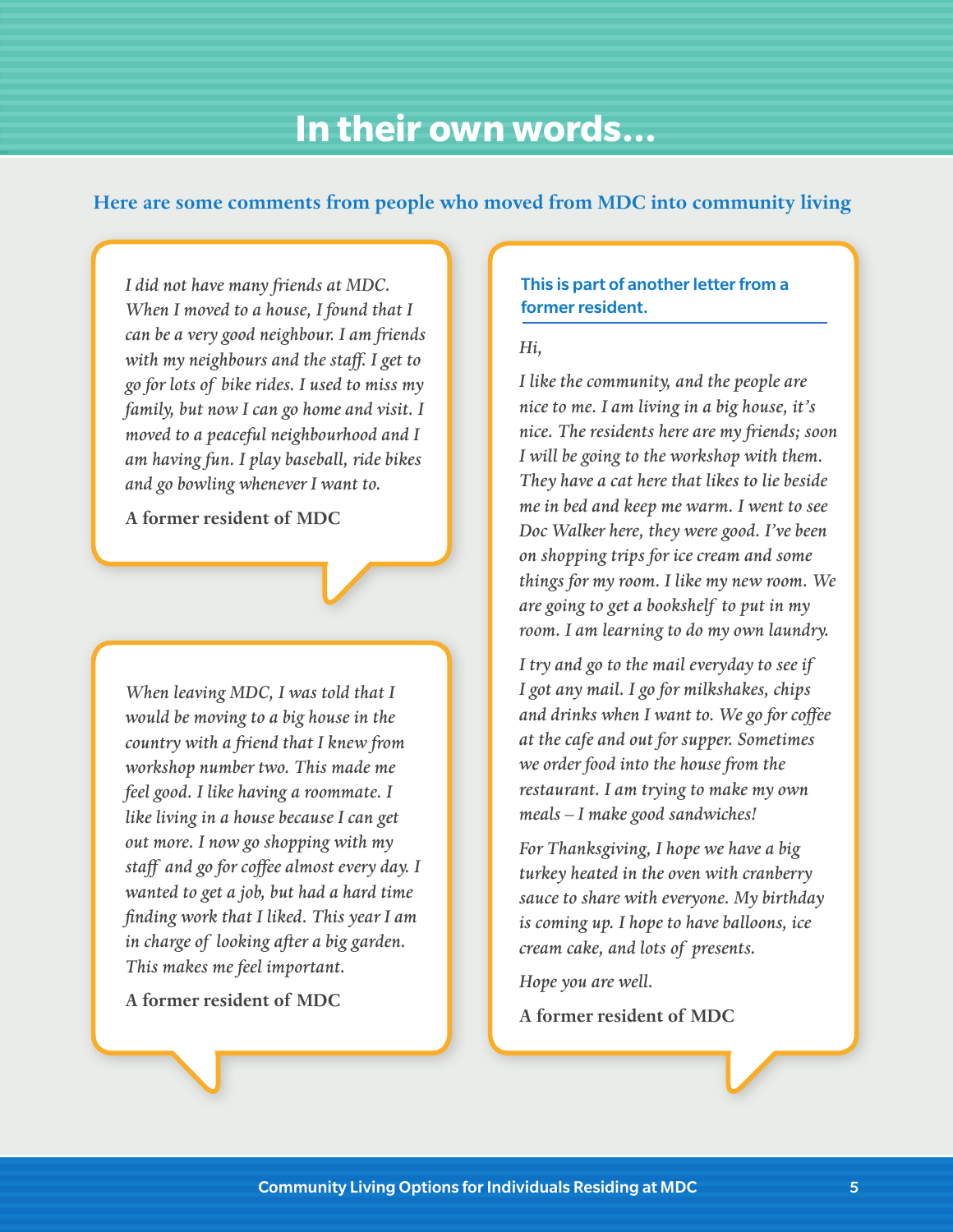

**Sometimes it takes a while to get used to a new home. Here is what an agency staff member had to say about an individual who recently moved to community living.**

At the Manitoba Developmental Centre, the man we now support lived in a cottage with 25 other individuals. He participated in some recreational activities that included bowling and swimming. He loved to go to camp and watch Portage Terrier hockey games.

After several transition visits, lasting anywhere from a few hours to overnight, he moved into the home in the community. He now lives with three other men. He can be seen out and about in the community grocery shopping, picking up his mail, or enjoying a leisurely coffee in one of the restaurants. He understands the agency's pictorial calendar system where he can choose what activities he wants to participate in. He enjoys attending local ball games, hockey games and waving to passersby.

He is growing in his independence. We can count on him to set and clear the dishes from the table or take out the recycling. He has his own cooking night where once per week staff help him make supper for everyone. He participates in our papermaking program and enjoys engaging with the members of his team.

He has adjusted very well to his new environment and gets along well with everyone. He is more flexible now than when he first moved to the agency, as he has overcome some of his initial hesitation. He is a gentle, happy, fun-loving man and our agency is blessed to have him choose to live with us.

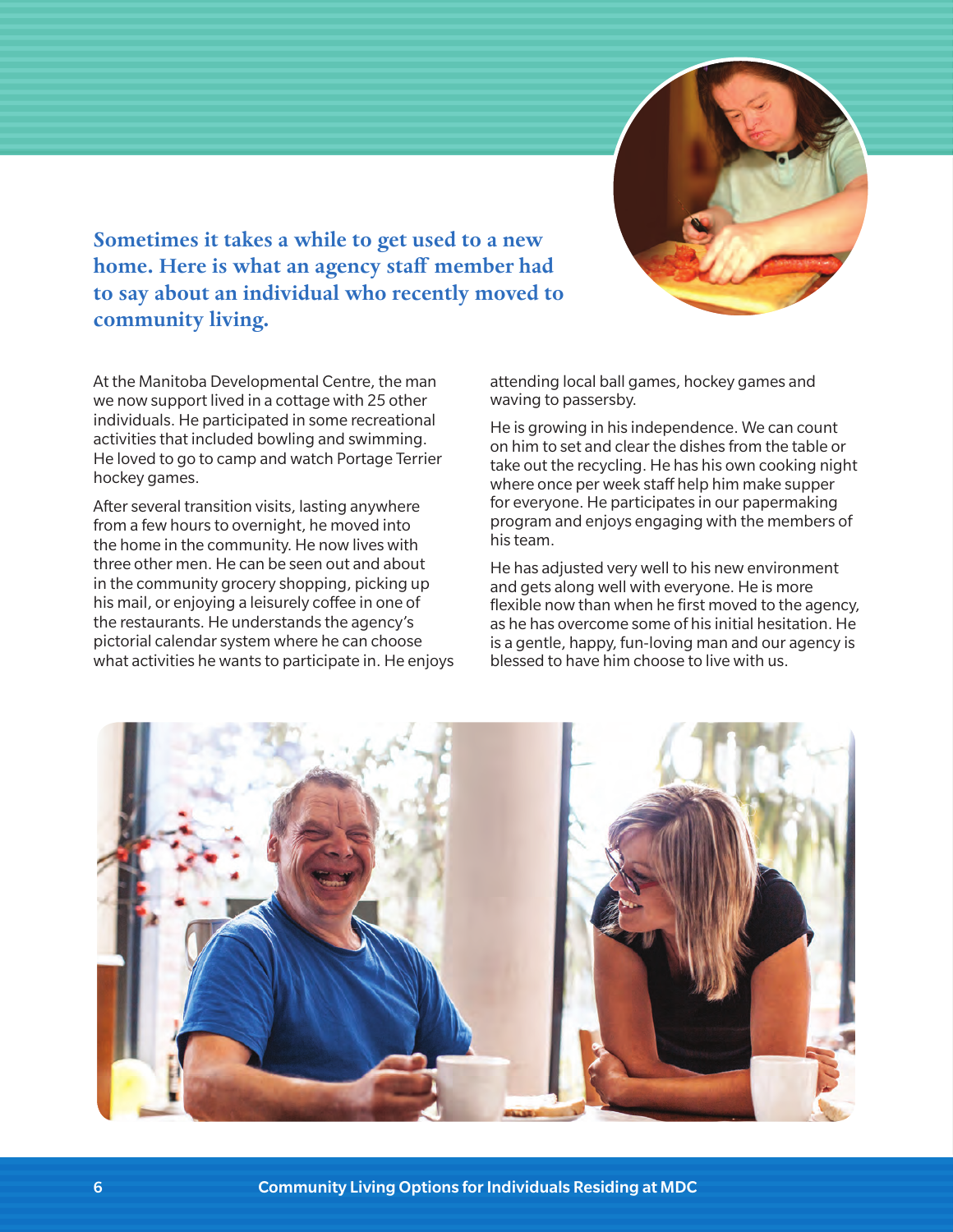## **For Family and Friends of Individuals Residing at MDC**



## How do agencies make community homes safe?

There is an adage in community living, that people with disabilities are safest when they have a broad range of people who know them and care about them. Services that operate in the community are subject to a lot of oversight, from neighbours, from family and friends, from other service providers, from transportation providers, and from government. As well, community agencies have rules and procedures to keep people safe. Resident health, safety and well-being are always the most important considerations.

Every person supported through Community Living disAbility Services has a Community Services Worker or an Agency Case Worker. Should abuse or neglect occur it is reported to this department. Direct Support Workers (DSW), the name typically used to describe people who provide support in community settings, must have a clear Criminal Record check and Adult Abuse Record check.

Agencies work hard to ensure staff are trained; that staff understand how to recognize neglect and abuse; and that they know how to report it to Manitoba government staff.

## How much training do community living staff have? Are they as well trained as MDC staff?

There is a variety of skill development training for DSWs. For example, agencies provide orientation training, and Abilities Manitoba, Inclusion Winnipeg, Manitoba Supported Employment Network, and others provide relevant training opportunities. Also, DSWs may be graduates of the Disability and Community Support program at Red River College, the Disability Studies program at the University of Winnipeg, or Social Work and Arts programs at the Universities of Manitoba and Brandon. In addition, agency staff get on-the-job training and specific training to support an individual's needs.

Community agencies match staff and clients as closely as possible so that people have the supports they need. In situations where someone moving from MDC needs specific support, the agency will make sure the staff are trained to provide it. Training and support to meet the behavioural needs of individuals are also available in community living settings.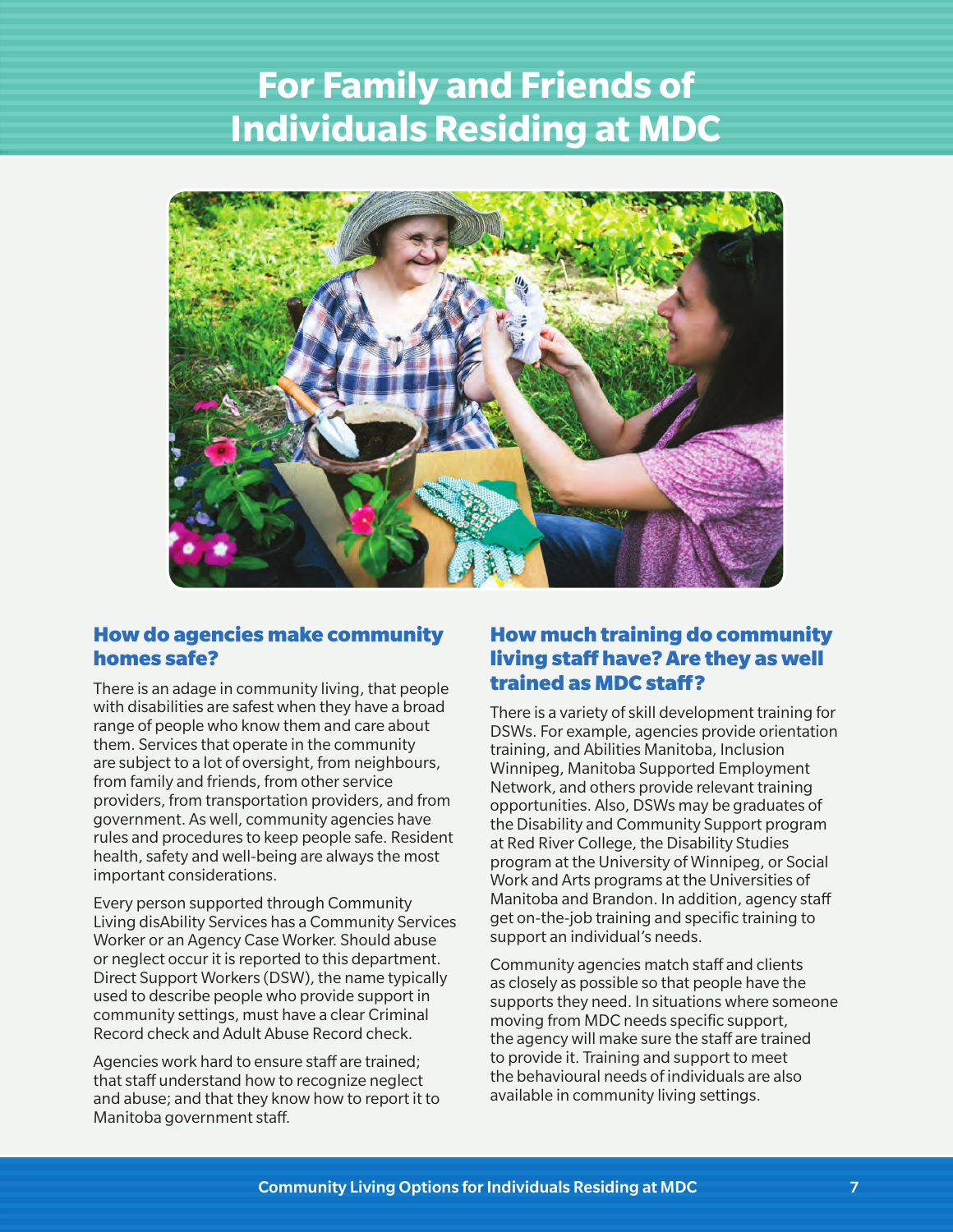#### What kind of policies and supervision are there in a home run by an agency?

Each home is licensed by the Manitoba government. Community living homes are regulated by The Vulnerable Persons Living with a Mental Disability Act, The Social Services Administration Act, and their regulations, as well as all the guidelines in the Residential Care Licensing Manual.

Each home has different kinds of supervision, based on the needs of the people who live there. Some people do not need much supervision, while others need one-on-one support all the time.

## Will my family member have access to all the services and activities that are available at MDC if he or she moves into a community living home?

Clinical and medical services, like speechlanguage pathologists, occupational therapists, physiotherapists and medical appointments, are arranged in the community before the resident moves into the community. The services available in the community sometimes depend on where the person chooses to live. Your family member may find that they have more choice when they are picking the services that they require. These decisions are addressed during the planning meetings.

## We've tried community placements before and they didn't work. What would be different this time?

In the past, planning may not have been as thorough as it is now. Processes are in place to ensure that planning is as complete as needed to make the best transition possible. There is a greater understanding of emotional needs, not just the physical adjustments of moving. Staying connected to people they have known is important. For example, there is a focus on relationships and ensuring people are not experiencing loneliness. Plans are more holistic and roommates are better matched.

The planning team will use your family member's past experiences to build a better transition plan and support system.

## I think my family member's needs might be too high to be addressed in the community. How do I know he or she will be well taken care of?

There are a variety of people who live in the community with a range of support needs. There is probably someone living in the community who has similar needs to your family member. It might be helpful to talk to and visit other people who have similar support needs.

Also, there are community outreach programs available to address these concerns. As part of transition planning, your family member's needs will be fully assessed and he or she will only make the move when those needs can be met in a community setting.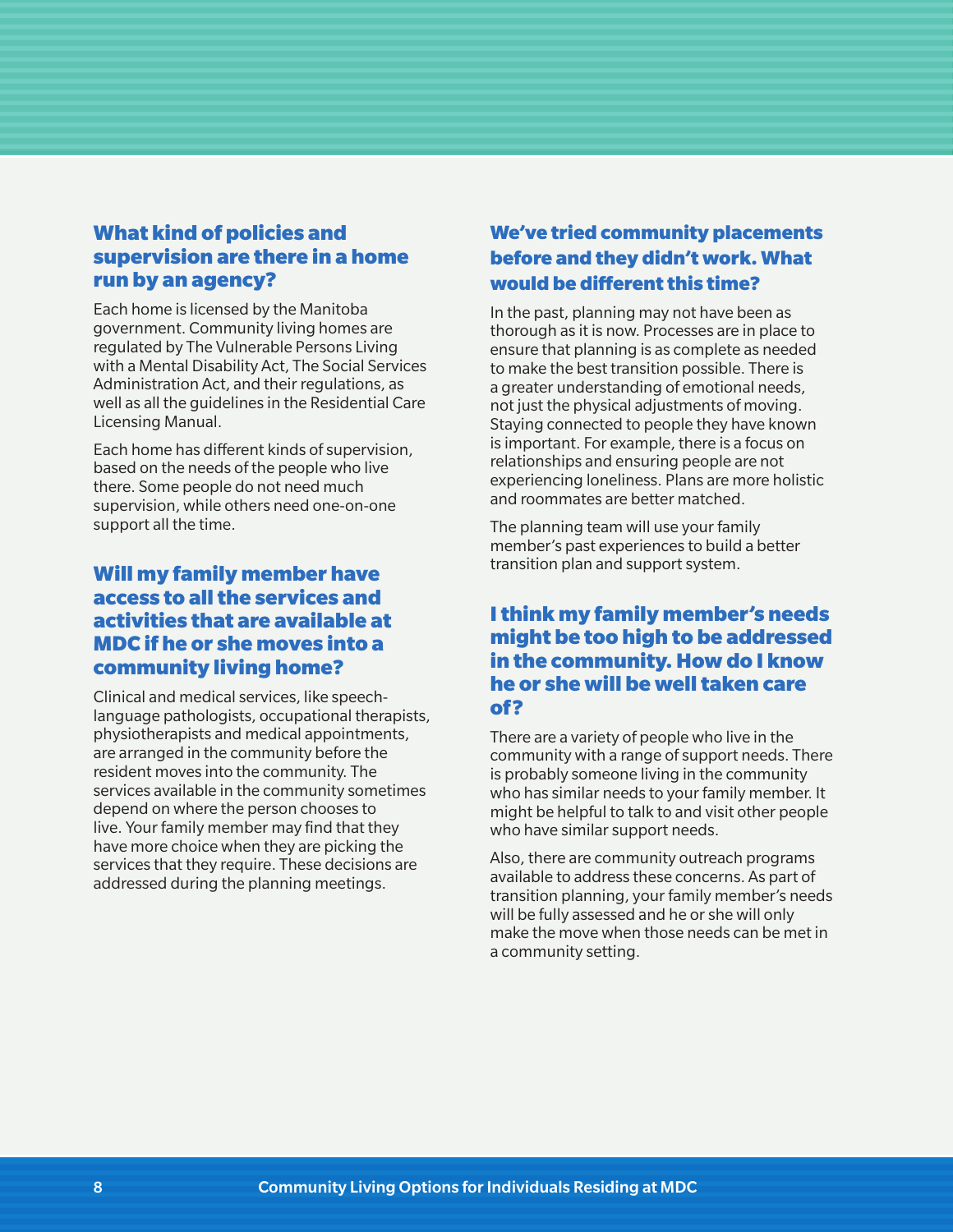#### I'm a Substitute Decision Maker for a resident. How will my role change if he or she moves into the community?

You will still be responsible for making decisions based on his or her wishes. This will not change. What may change are the choices and options you have in making decisions on his or her behalf.

#### Who will look after my loved one in the future if there is no family to act as a substitute decision maker?

The Public Guardian and Trustee acts as the substitute decision maker for vulnerable adults who have no family, friends, or advocate to act for them. That is the case whether or not the individual resides at MDC or in the community.

#### What if the community placement doesn't work out?

Every effort will be made to ensure that your family member will be comfortable in their new home in the community. If it becomes apparent that the initial setting is not working and the person is unusually stressed and upset, then there are other service models in the community that can be tried. Finding a good match between the agency and your family member is very important. During the planning process it is key that you, and others who know your family member well, share as much information as possible about what will make a successful match.

## What transportation support is available so that people can take part in activities in the community?

For people living in a licensed home, transportation is provided by the agency. Transportation is one of the topics dealt with during the planning stages, to ensure the person can get to medical and other appointments, to work and social outings. This may include using an agency van, HandiTransit or public transit. If someone has special transportation needs, they will be considered when identifying possible placements, to make sure suitable transportation is available.

## How do people access special resources in the community, like speech and language services, physical therapy, recreation therapy, etc.?

When someone moves to a community setting they may be assigned a Community Service Worker through Community Living disAbility Services or an Agency Case Worker. This person, or the person's doctor, can make a referral for special services and many of the community living agencies also provide them. If someone needs special services, the planning team makes sure access to the services is set up before the move.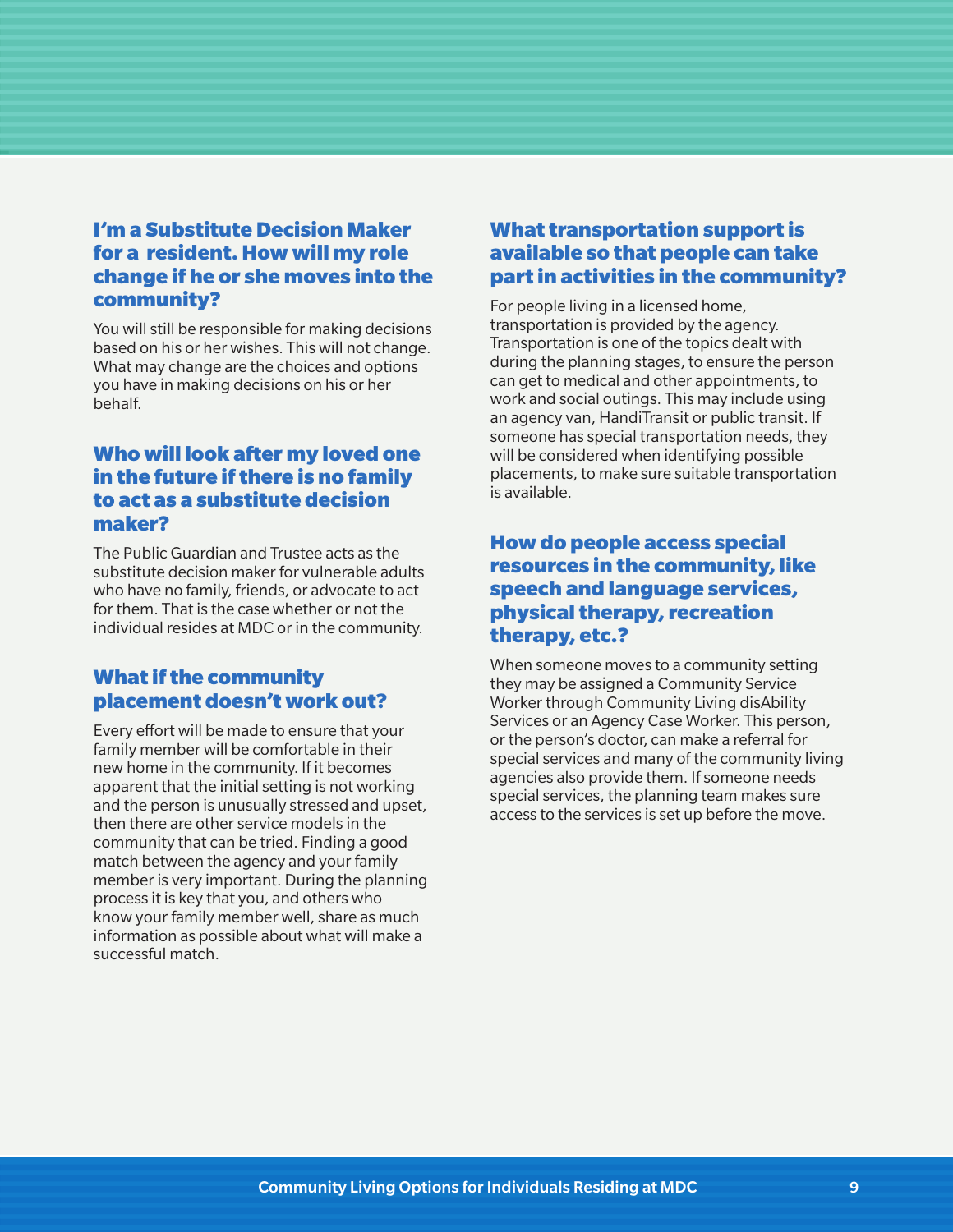## The staff at MDC know how to work with my family member. How will all that experience be shared with a new agency?

Staff at the new agency will spend time with your family member while he or she still lives at MDC and they'll also spend time with the MDC staff who know your family member best. MDC staff will also go to the new home and give information to the new staff. There will be as many transition visits as necessary before the move. After the move, information about your family member will be kept by the Community Services Worker /Agency Case Worker. This person will be a resource if there are questions about your family member's care history while they were at MDC.

## I am a family member. Can I talk to other families who have gone through this process?

If you want to talk to other families and individuals who have moved into the community, contact staff in the eastern region or a Clinical Coordinator at MDC to discuss your questions and concerns. Many services and agencies in the community have their roots in the work that was done by families. Community Living Manitoba, Inclusion Winnipeg, and the Family Advocacy Network, are organizations with this history. Also, the agency that is planning to support your family member, may be able to connect you with parents and siblings of others that they support. Contact information is listed on the back of this brochure.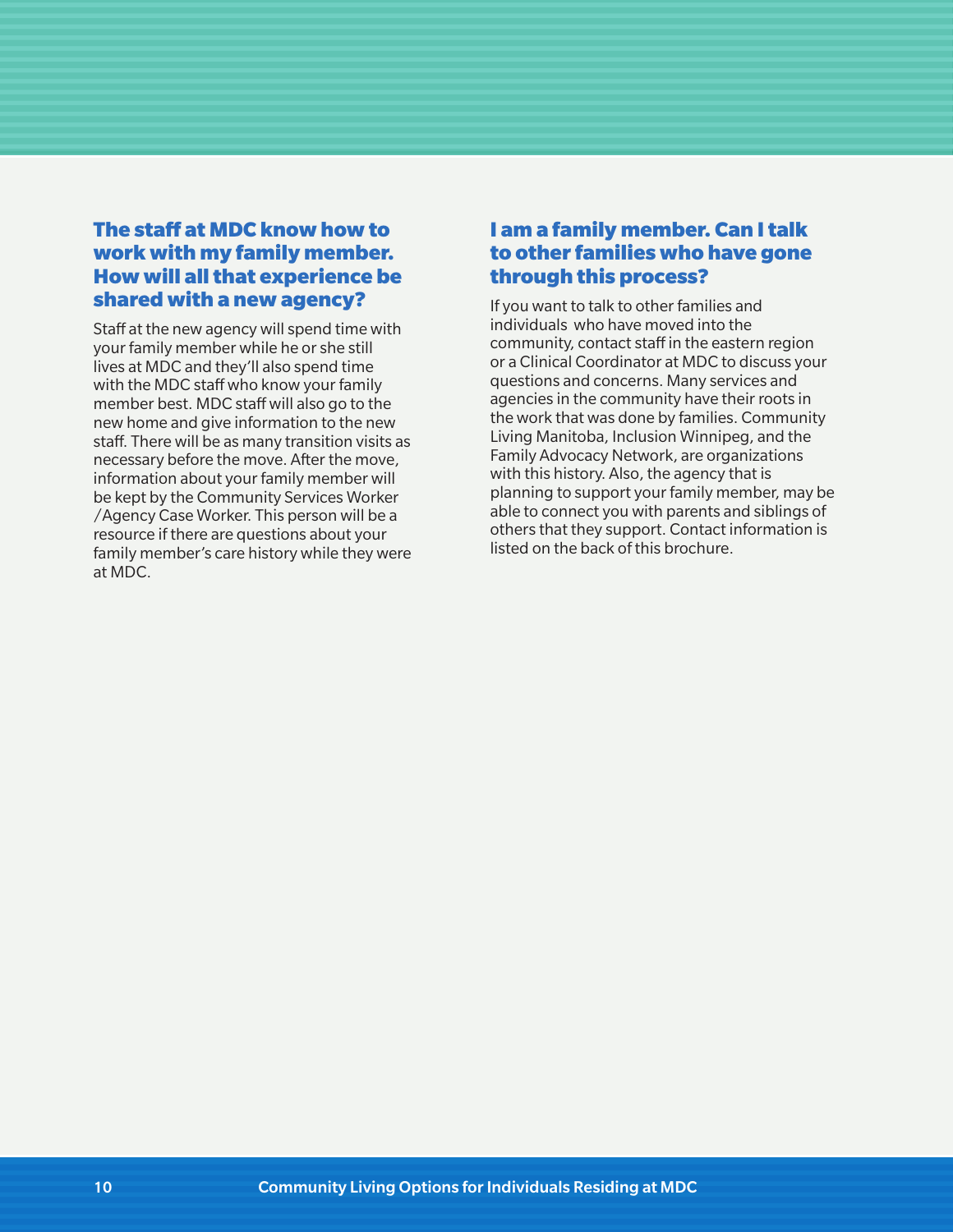Community Living Options for Individuals Residing at MDC 11